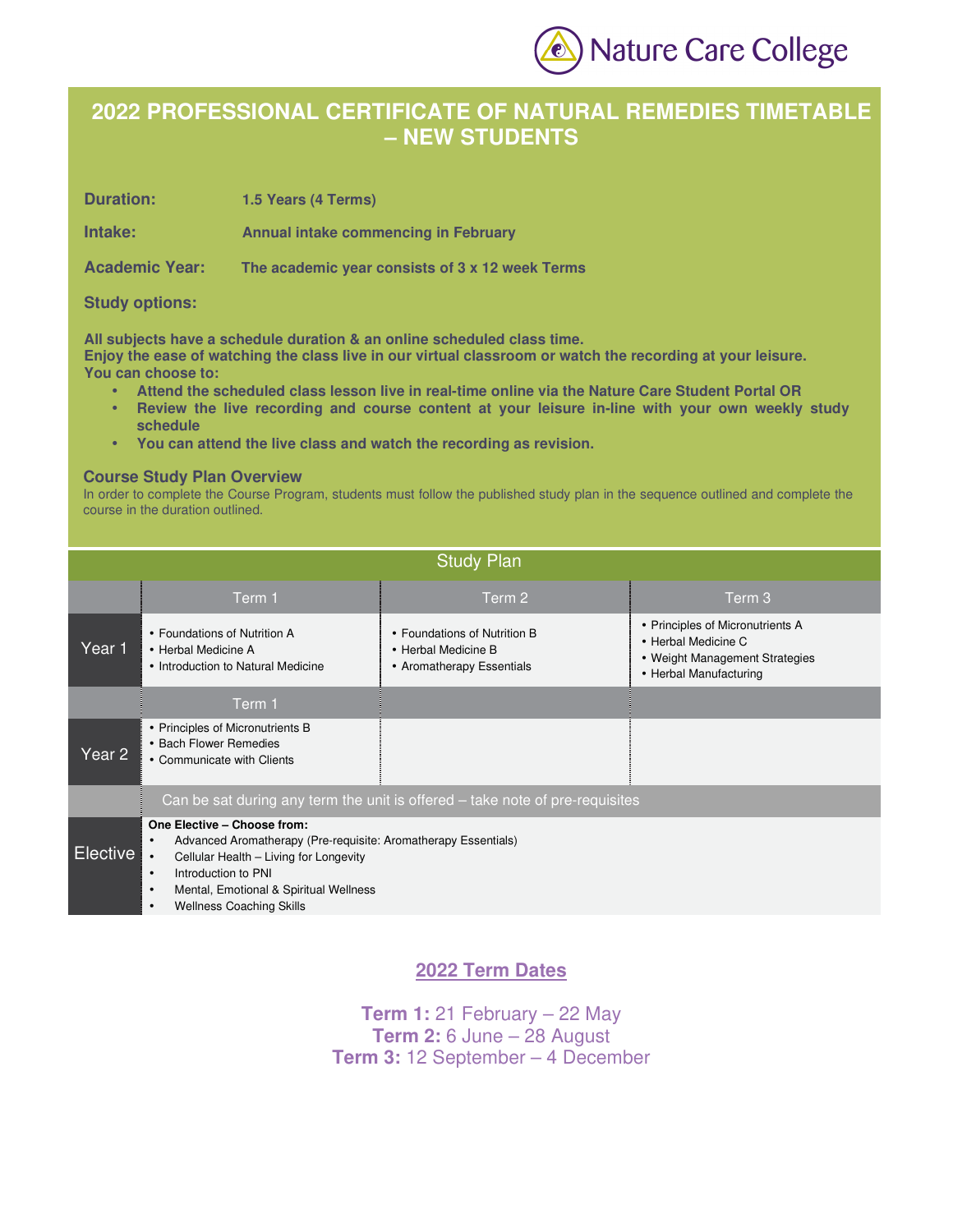

## **ANNUAL COURSE TIMETABLE**

| Term $1 =$ Three subjects                                                               |                                              |                    |                   |          |  |
|-----------------------------------------------------------------------------------------|----------------------------------------------|--------------------|-------------------|----------|--|
| <b>Class schedule</b><br><b>Subject Name</b><br><b>Dates</b><br><b>Duration</b><br>Time |                                              |                    |                   |          |  |
| <b>Foundations of Nutrition A</b><br>\$875 (Incl. GST)                                  | <b>Wednesday Online Virtual</b><br>Classroom | 12.00pm - 2.30pm   | 23 Feb - 11 May   | 12 weeks |  |
| <b>Herbal Medicine A</b><br>\$720 (Incl. GST)                                           | Wednesday Online Virtual<br>Classroom        | $9.00am - 11.00am$ | 23 Feb - 11 May   | 12 weeks |  |
| Introduction to Natural Medicine<br>\$585 (Incl. GST)                                   | Thursday Online Virtual<br>Classroom         | $4.00pm - 6.00pm$  | 24 Feb - 28 April | 10 weeks |  |

| Term $2 =$ Three subjects                              |                                                     |                    |                 |                 |  |
|--------------------------------------------------------|-----------------------------------------------------|--------------------|-----------------|-----------------|--|
| <b>Subject Name</b>                                    | <b>Class schedule</b>                               | <b>Time</b>        | <b>Dates</b>    | <b>Duration</b> |  |
| <b>Foundations of Nutrition B</b><br>\$875 (Incl. GST) | <b>Wednesday Online</b><br>Virtual Classroom        | 12.00pm - 2.30pm   | 8 Jun - 24 Aug  | 12 weeks        |  |
| <b>Herbal Medicine B</b><br>\$720 (Incl. GST)          | <b>Wednesday Online</b><br><b>Virtual Classroom</b> | $9.00am - 11.00am$ | 8 Jun - 24 Aug  | 12 weeks        |  |
| <b>Aromatherapy Essentials</b><br>\$540 (Incl. GST)    | Thursday Online Virtual<br>Classroom                | $6.30pm - 8.30pm$  | 23 Jun - 25 Aug | 10 weeks        |  |

| Term $3 =$ Three subjects                                  |                                                     |                       |                                                                |                 |  |
|------------------------------------------------------------|-----------------------------------------------------|-----------------------|----------------------------------------------------------------|-----------------|--|
| <b>Subject Name</b>                                        | <b>Class schedule</b>                               | <b>Time</b>           | <b>Dates</b>                                                   | <b>Duration</b> |  |
| <b>Principles of Micronutrients A</b><br>\$875 (Incl. GST) | <b>Wednesday Online</b><br><b>Virtual Classroom</b> | 12.00pm - 2.30pm      | 14 Sep - 30 Nov                                                | 12 weeks        |  |
| <b>Herbal Medicine C</b><br>\$720 (Incl. GST)              | <b>Wednesday Online</b><br><b>Virtual Classroom</b> | $9.00am - 11.00am$    | 14 Sep - 30 Nov                                                | 12 weeks        |  |
| <b>Weight Management Strategies</b><br>\$420 (Incl. GST)   | Friday Online Virtual<br>Classroom                  | $2.30pm - 4.30pm$     | 16 Sep - 28 Oct                                                | 7 weeks         |  |
| <b>Herbal Manufacturing</b><br>\$450 (Incl. GST)           | Thursday Online Virtual<br>Classroom                | $9.30$ am $-11.30$ am | 27 Oct - 1 Dec<br>(Nov 17 & 24 9.00am -<br>12.00 <sub>pm</sub> | 6 weeks         |  |

**\*2nd Year (4th & Final Term of Study) Timetable schedule will be released in November 2022** 

**Elective Units that are offered in Term 2 2022 on the next page**